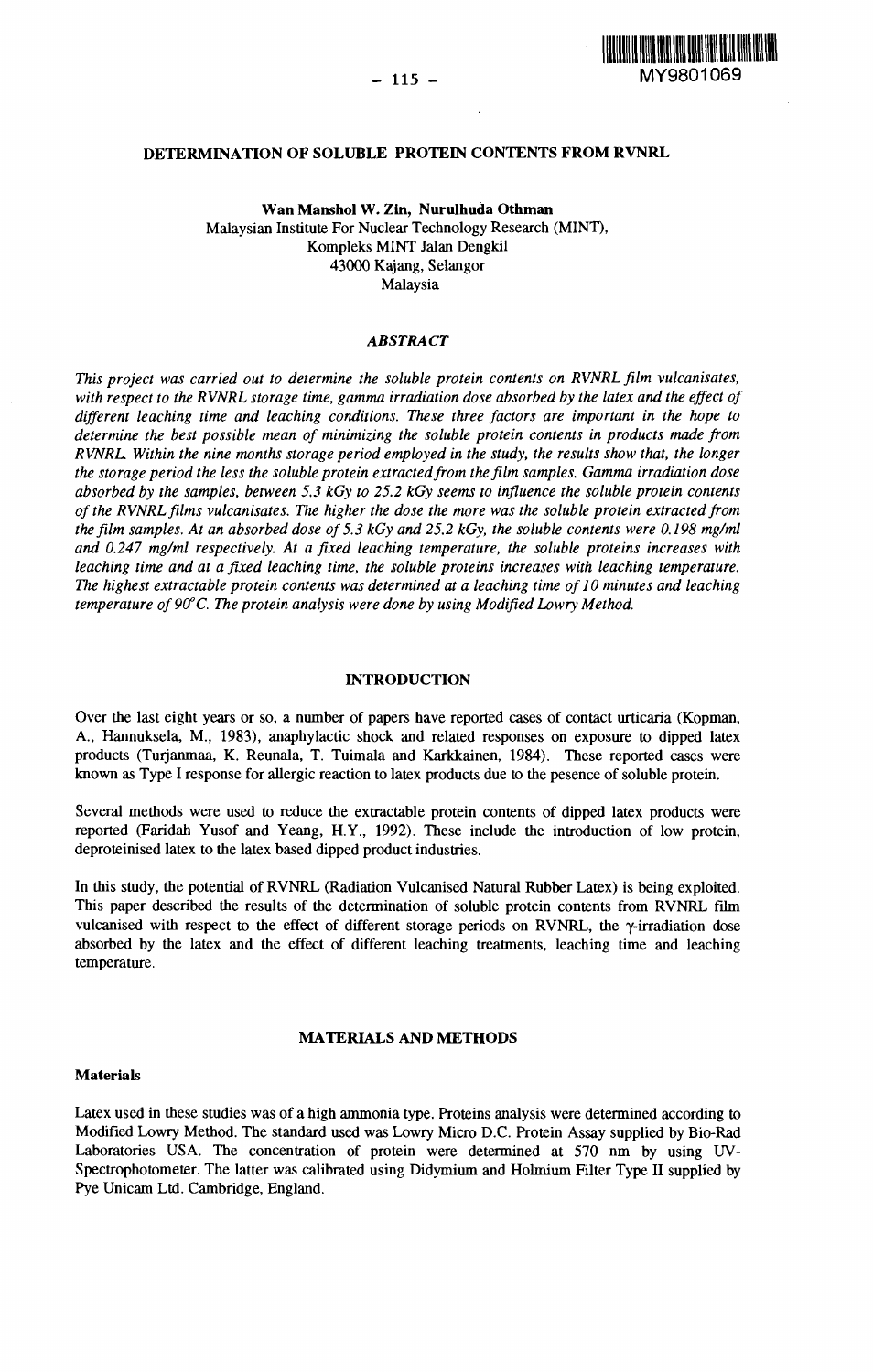### **Methods**

The studies were carried out on RVNRL film vulcanisates prepared by coagulant dipping method. The first set of studies were to see the effects of the storage periods of between 0 to 9 months on the soluble protein contents of RVNRL film vulcanisates and unirradiated latex films.

The second set of studies were to determined the effect of irradiation dose of between about 5 kGy to 25 kGy on the extractable proteins from their film vulcanisates. In this study, a set of film vulcanisates were initially leached in distilled water at 60°C for a period of 5 minutes, and another set of sample were leached under the similar conditions for 10 minutes. Leached samples were dried in an air convection oven at 70°C until transparent, before they were subjected to protein extraction by using phosphate buffer saline as the solvent. The amount of soluble proteins were determine from the solvent and the results are presented in Table 2. Their graphical representations are given in Figure 2. The studies were repeated by changing the leaching times to 5, 10, 15 and 30 minutes, but using RVNRL prepared at an irradiation dose of 12 kGy. The results are given in Table 3.

The third set of studies were to determine the effect of leaching temperature,  $30^{\circ}$ C,  $60^{\circ}$ C and  $90^{\circ}$ C on the soluble protein contents of RVNRL film vulcanisates. The leaching time used was 5 and 10 minutes. The results are given in Table 4 and their graphical representation are given in Figure 3.

In the three sets of studies, the samples which were initially leached by the conditions described above were dried in an air convection oven before they were finally leached in phosphate buffer saline for 3 hours. The final protein contents of the samples were analysed from the phosphate buffer solvent.

# **RESULTS AND DISCUSSIONS**

|                      |              |          |      |              | <b>Soluble Protein Contents (mg/ml)</b> |                         |      |      |                          |       |       |
|----------------------|--------------|----------|------|--------------|-----------------------------------------|-------------------------|------|------|--------------------------|-------|-------|
| <b>Time (Months)</b> |              | $\bf{0}$ | 1    | $\mathbf{2}$ | 3                                       | $\overline{\mathbf{4}}$ | 5    | 6    | $\overline{\phantom{a}}$ | 8     | 9     |
| Latex                | L1           | 0.38     | 0.31 | 0.30         | 0.29                                    | 0.25                    | 0.24 | 0.10 | 0.07                     | 0.05  | 0.03  |
|                      | L2           | 0.04     | 0.07 | 0.08         | 0.09                                    | 0.11                    | 0.16 | 0.15 | 0.13                     | 0.11  | 0.10  |
| <b>RVNRL</b>         | $\mathbf{L}$ | 0.30     | 0.38 | 0.40         | 0.30                                    | 0.22                    | 0.18 | 0.13 | 0.08                     | 0.08  | 0.05  |
|                      | L2           | 0.03     | 0.04 | 0.04         | 0.05                                    | 0.04                    | 0.03 | 0.02 | 0.01                     | 0.009 | 0.007 |

### **Table 1** : Effects of The Storage Periods Within 9 Months on The Soluble Proteins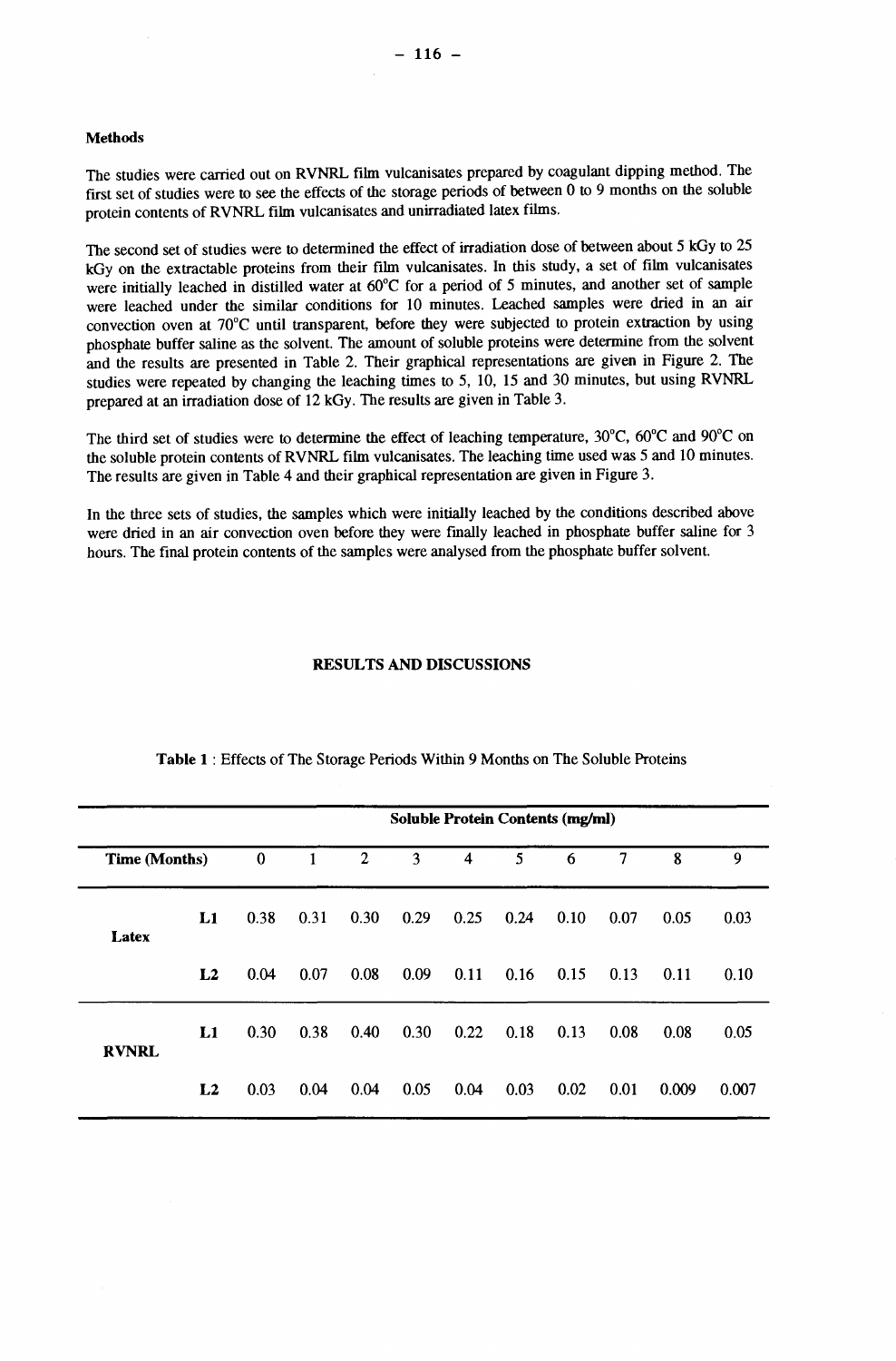

**Figure 1:** Soluble Protein Content Within 9 Months Storage Period

# **RESULTS AND DISCUSSIONS**

From Table 1, in general the soluble protein from RVNRL film vulcanisates and unirradiated latex films were found to increase with storage times. The reason was not known for certain. However, there is a possibility that the long polypeptides chain which were initially broken down during the latex irradiation stage finally reform with storage times.

The soluble protein obtained from the samples leached in distilled water at  $60^{\circ}$ C for 3 minutes shown that the soluble protein contents from unirradiated latex decreases with storage periods. Under similar treatment, the soluble protein contents determined on RVNRL film vulcanisates were found to increase with storage time of up to 3 months before started to decrease again. See the results given in Table 1 as LI. Further extractions of proteins from the samples using phosphate buffer saline as solvent, it was found that the soluble proteins from unirradiated latex increases with storage periods of up to 5 months before started to decrease again, and RVNRL has shown the increased in soluble protein contents up to 3 months storage periods before started to decrease again. These results are given in Table 1 as L2.

| Dose, kGy | Soluble protein contents (mg/ml) |                    |  |  |  |
|-----------|----------------------------------|--------------------|--|--|--|
|           | 5 minutes leached                | 10 minutes leached |  |  |  |
| 5.3       | 0.022                            | 0.016              |  |  |  |
| 6.0       | 0.029                            | 0.021              |  |  |  |
| 9.3       | 0.043                            | 0.034              |  |  |  |
| 12.0      | 0.053                            | 0.047              |  |  |  |
| 13.0      | 0.058                            | 0.053              |  |  |  |
| 15.0      | 0.064                            | 0.057              |  |  |  |
| 19.0      | 0.075                            | 0.062              |  |  |  |
| 25.2      | 0.078                            | 0.072              |  |  |  |

**Table 2** : The Effects of Irradiating The Latex To Different Doses on The Amount of Soluble Protein **Contents**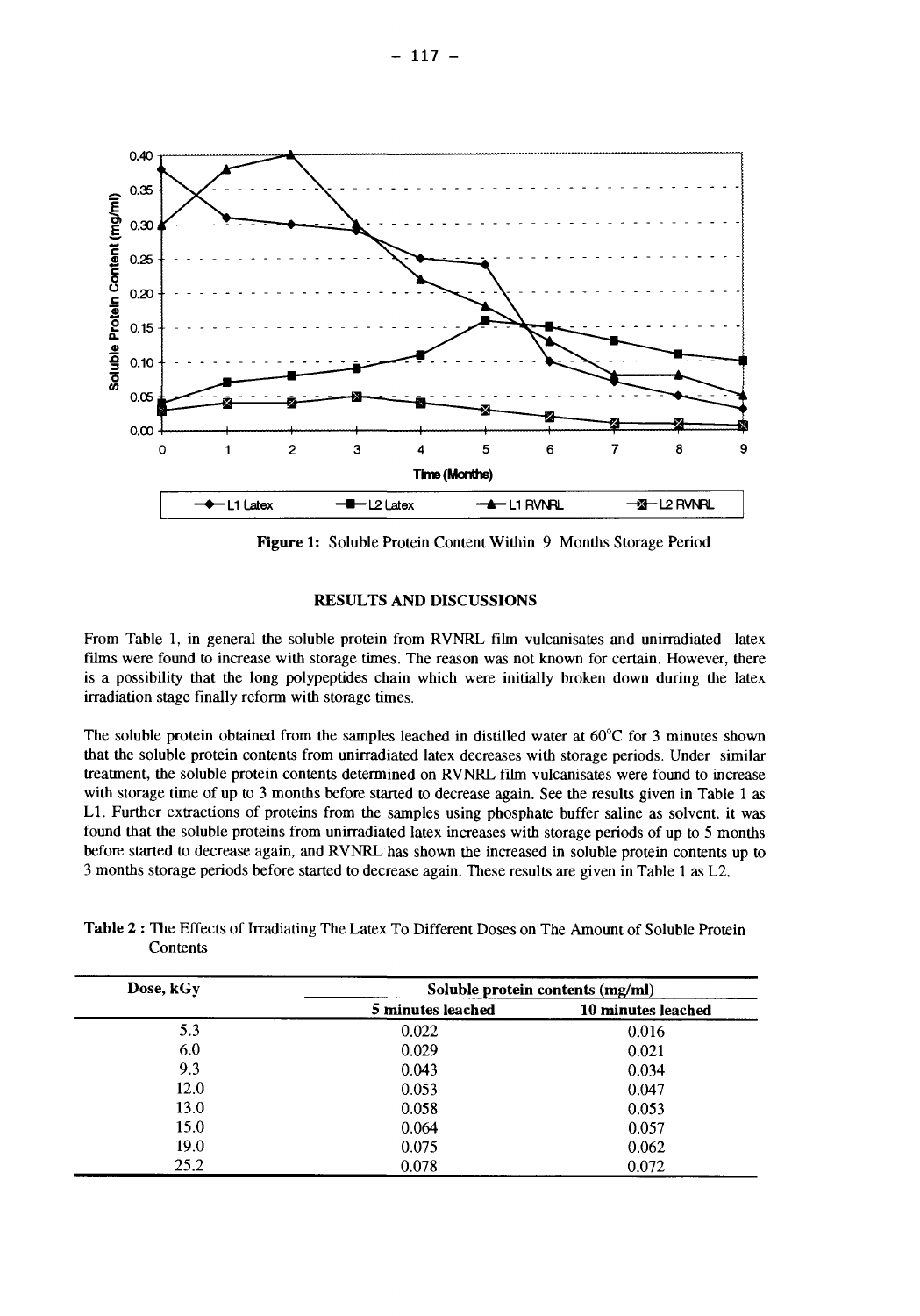

Figure 2: Soluble Protein Contents with the Effect of Irradiating The Latex To Different Doses.

**Table** 3: Effects of Leaching Times on The Soluble Protein Contents of a Latex Irradiated at 12.0 kGy

| Leaching time, (mins) | Soluble protein contents (mg/ml) |  |  |
|-----------------------|----------------------------------|--|--|
|                       | 0.053                            |  |  |
| 10                    | 0.047                            |  |  |
| 15                    | 0.035                            |  |  |
| 30                    | 0.025                            |  |  |

From Table 2 and Figure 2, the results show that within the irradiation dose employed in the studies, the soluble protein contents increased as the irradiation dose increased. Similar trend of results were shown by both sets of samples leached for 5 and 10 minutes. However, the set of sample initially leached for 10 minutes have the lower extractable proteins.

As shown in Table 3, the extractable protein from a sample reduced as the initial leaching time increased. At a fixed leaching time, the soluble protein contents increased with irradiation dose. The increase in irradiation dose probably increase the breaking of polypeptides chain making it more soluble and easy to leach. Therefore, increased in soluble protein contents were observed.

**Table 4** : Effect of Leaching Temperature and Time on The Amount of Soluble Protein Contents

| Leaching time (min.) | Leaching temp. $(^{\circ}C)$ | Soluble protein contents (mg/ml) |  |  |
|----------------------|------------------------------|----------------------------------|--|--|
|                      | 30                           | 0.061                            |  |  |
|                      | 60                           | 0.048                            |  |  |
|                      | 90                           | 0.028                            |  |  |
|                      | 30                           | 0.051                            |  |  |
| 10                   | 60                           | 0.037                            |  |  |
|                      | 90                           | 0.021                            |  |  |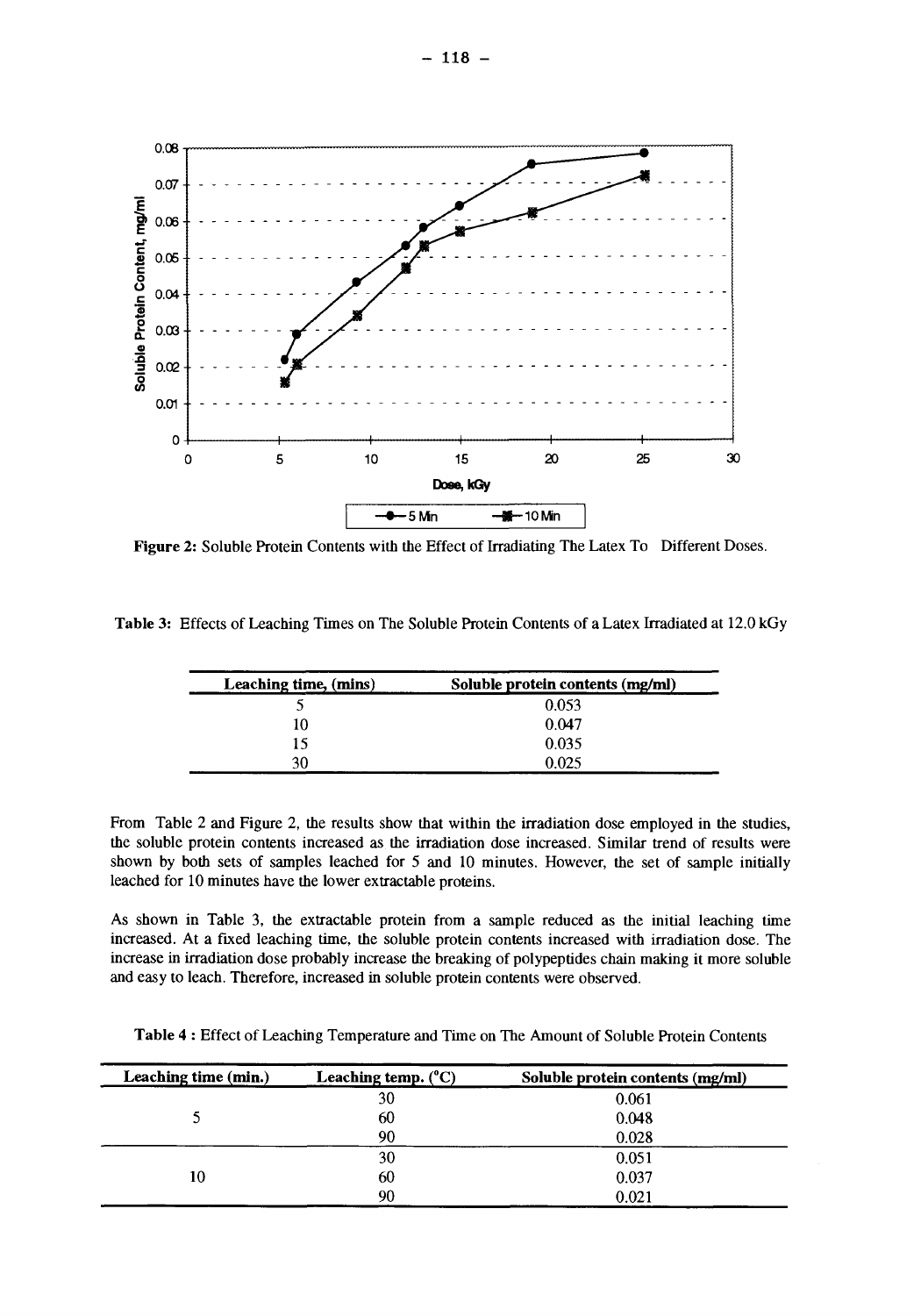

**Figure** 3: Soluble Protein Contents with the Effect of Different Leaching Temperature and Time.

As shown in Table 4 and Figure 3, at a fixed leaching time, 5 minutes the amount of soluble proteins extracted from the samples were influenced by the leaching temperature. The higher the leaching temperature, the lower was the remaining protein contents in the samples. These were exhibited by the decrease in the soluble protein determined on the phosphate buffer saline used.

Similar results were observed for the sample leached for 10 minutes. From these results, leaching temperature is an important parameter in reducing soluble protein level from products made from RVNRL. The function of the temperature is to activate the molecule chain of the polyisoprene molecules and hence open up the opportunity for the remaining protein to be leached out from the samples.

### **CONCLUSIONS**

From the results of this studies carried out so far, the following conclusions are made :

- 1. Soluble protein contents of RVNRL film vulcanisates are influenced by many factors including the storage periods of the RVNRL, dose imployed in the latex irradiation stage as well as the leaching parameters.
- 2. RVNRL seems to exhibit high value of soluble protein contents. Proper leaching will help to reduce the proteins in any products made from it.
- 3. RVNRL is a potential material for latex based industry at this point in time.